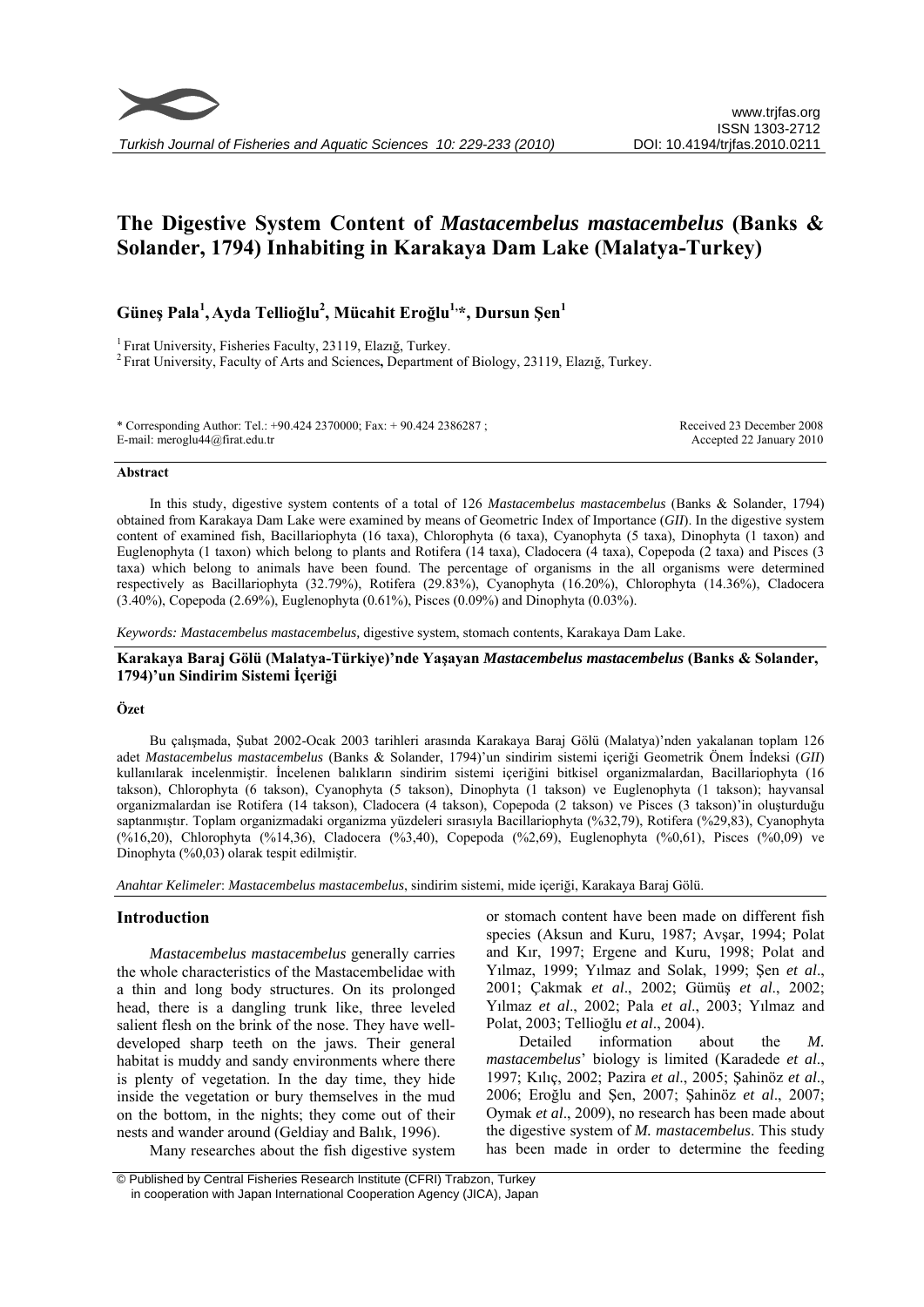habits of *M. mastacembelus* by examining its digestion contents. Also the study has got a great importance so as to involve profit to have more knowledge about their biology.

# **Materials and Methods**

Karakaya Dam Lake (Figure 1) is the third largest dam lake on the River Euphrates (in respect to the surface area of lake) right after Keban Dam Lake and Karakaya Dam is situated 166 km downstream Keban Dam, in the locality of Seki Bağları, near the county of Çüngüş of Diyarbakır province. Apart from Euphrates as the main river, Sultansuyu, Tohma Brook, and other small brooks and streams join Karakaya Dam Lake (Anul, 1995). In this study, the digestive system content of total of 126 specimens of *M. mastacembelus* (Banks and Solander, 1794) monthly obtained from Karakaya Dam Lake between February 2002 and January 2003 was examined by means of Geometric Index of Importance (*GII*). Fish specimens were caught by gill-nets with mesh-size ranging from 22 to 36 mm. The digestive system of the fish has been cut out from esophagus to the anus with scissors and packed in gauze and then kept in labelled jars having 5% formalin in. Before examination, all samples were removed from formalin and kept in flowing water for 24 hours to get rid of toughness caused by the formalin treatment. The volumes of the digestive system contents have been found out by water changing places method. The organisms in the content, which have been identified under the binocular microscope, have been grouped and counted. By using a plier, macroscobic organisms have been removed away from the content, and the rest of the content has been diluted with tap water. The counting has been made in the 1  $cm<sup>3</sup>$  diluted stomach content liquid. Some references have been used for the identification of the organisms (Gündüz, 1986; Emir, 1990; Gündüz, 1991a, 1991b).

One of the methods being used in counting the

kinds of fish food and believed to be safe is Geometric Index of Importance (*GII*). In this method, numerical percentage, frequency percentage of existence and the volume of stomach content have been used (Gündüz, 1991a). Therefore, *GII* values of the feeding organisms identified in the digestive system have been found seasonally and annually. In addition to age groups of the population ranged from I to IX and male fish in the age group IV compose the majority of the population. In general, male fish numbers were more than female fish numbers in all age groups.

### **Results**

In this study, the digestive systems of 126 fish specimens have been examined and the organisms found in the digestive system of fish were grouped at the genus level. It was found that 8 of fish feed only on plant, 3 of fish feed only on animals and all others feed on both (Table 1).

Bacillariophyta (*Achnanthes*, *Amphora, Cyclotellla*, *Stephanodiscus*, *Diatoma,Navicula, Fragilaria*, *Synedra, Cocconeis*, *Cymbella, Gomphonema, Cymatopleura,Gyrosigma, Epithemia, Melosira*, *Nitzschia*), Chlorophyta (*Coelastrum, Scenedesmus, Ankistrodesmus, Tetraedron, Pediastrum, Oocystis*), Cyanophyta (*Chroococcus, Lyngbya, Nostoc,Oscillatoria, Anabaena*), Dinophyta (*Ceratium*), Euglenophyta (*Trachelomonas*) were the plants and Rotifera (*Ascomorhpa, Brachionus, Keratella, Kellicottia, Notholca*, *Lecane, Cephalodella, Filinia, Synchaeta, Philodina, Colurella, Polyarthra, Hexarthra, Testudinella*), Cladocera (*Diaphanosoma, Daphnia, Ceriodaphnia, Bosmina*), Copepoda (*Cyclops, Diaptomus*) were the animal organism groups determined in the digestive system of *M. mastacembelus*. In addition, some fish pieces belong to *Cobitis*, *Chalcalburnus* and *Mastacembelu* genus were found in the digestive system in seven individuals of *M. mastacembelus*.



**Figure 1.** Study area Karakaya Dam Lake, Malatya. Sampling station 1 : Sürür; 2 : Hasırcılar; 3: Boran.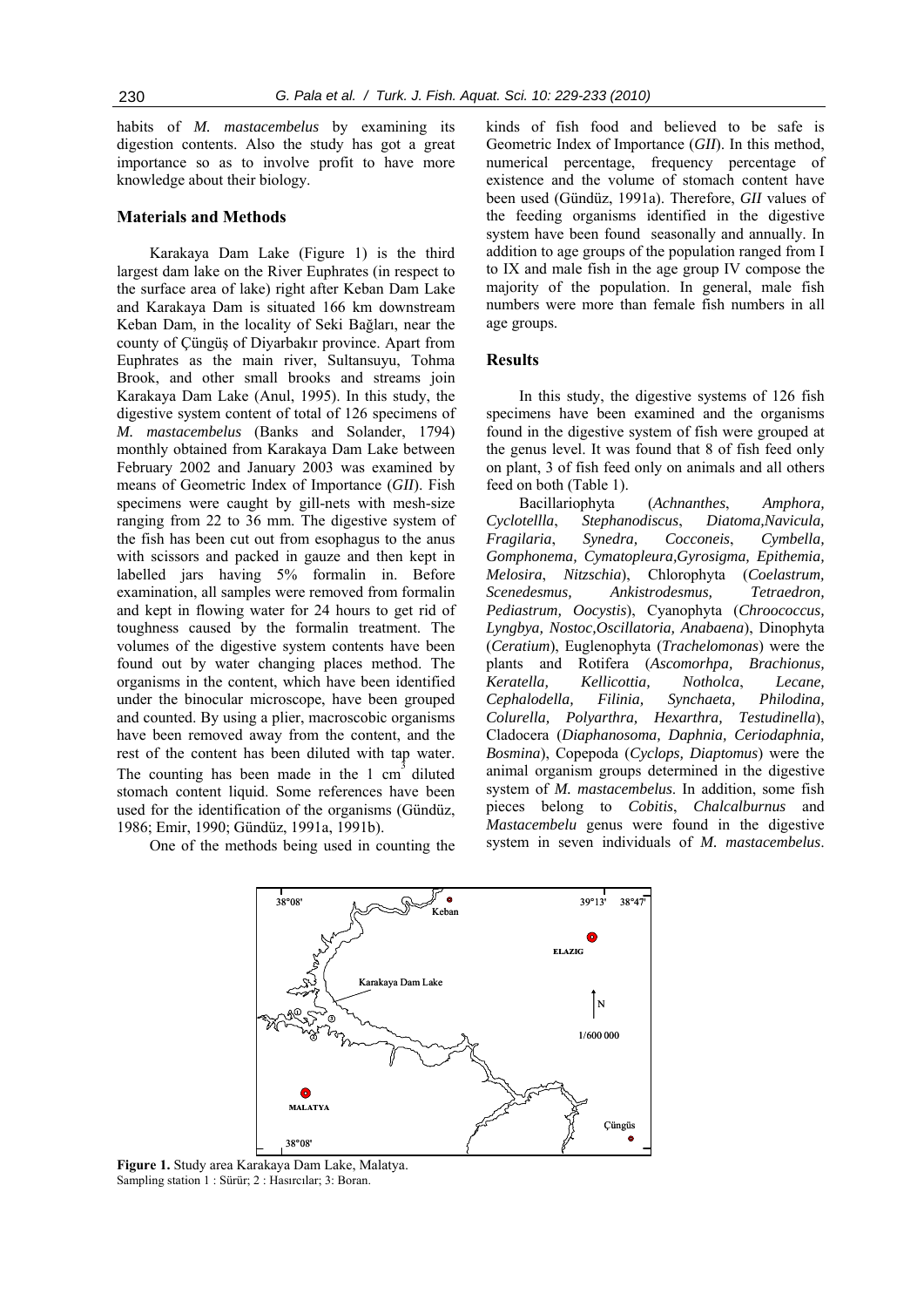|                |                                                 | The numbers (N) and    |       | The numbers $(N)$ and<br>percentages $(N\%)$ of |                          | The numbers (N) and<br>percentages $(N\%)$ of |       |                     |         |
|----------------|-------------------------------------------------|------------------------|-------|-------------------------------------------------|--------------------------|-----------------------------------------------|-------|---------------------|---------|
|                | percentages $(N\%)$ of                          |                        |       |                                                 |                          |                                               |       | Volume of digestive |         |
|                | Number of                                       | fishes with only plant |       | fishes with only                                |                          | fishes with both plant                        |       |                     |         |
| <b>Seasons</b> | organisms in the<br>animal organisms in<br>fish |                        |       | and animal organisms                            |                          | system content $(cm3)$                        |       |                     |         |
|                | examined                                        | digestive system       |       | the digestive system                            |                          | in the digestive system                       |       |                     |         |
|                |                                                 | content                |       | content                                         |                          | content                                       |       |                     |         |
|                |                                                 | N                      | $\%N$ | N                                               | $\%N$                    | N                                             | $\%N$ | Min.-Max.           | Average |
| Spring         | 23                                              |                        |       |                                                 | 0.79                     | 22                                            | 17.46 | $0.4 - 24.0$        | 3.76    |
| Summer         | 63                                              |                        | 3.97  |                                                 | 0.79                     | 57                                            | 45.24 | $0.5 - 36.0$        | 3.91    |
| Autumn         | 26                                              |                        | 0.79  |                                                 | 0.79                     | 24                                            | 19.05 | $0.5 - 17.5$        | 4.00    |
| Winter         | 14                                              |                        | 1.59  |                                                 | $\overline{\phantom{a}}$ | 12                                            | 9.52  | $0.6 - 13.0$        | 2.75    |
| Total          | 126                                             | 8                      | 6.35  |                                                 | 2.38                     | 115                                           | 91.27 | $0.4 - 36.0$        | 3.84    |

Table 1. The seasonal distribution of the fish number according to feeding organisms that have been seen in their digestive system content and the volume of the digestive system content

The *GII* values of the plant organisms in the digestive system content have been given seasonally and annually in Table 2.

In spring, *Cocconeis* was the highest with *GII* value (36.44) and *Testudinella* was the lowest with *GII* value (2.17). In the summer, *Polyarthra* was the highest with *GII* value (49.07) and *Diaptomus, Cobitis* and *Mastacembelus* were the lowest with *GII* value (3.18). In autumn, *Polyarthra* was the highest with *GII* value (34.51) and *Stephanodiscus* was the lowest with *GII* value (2.31). In winter, *Polyarthra* was the highest with *GII* value (30.88) and *Ditoma, Gomphonema, Keratelle, Notholca* and *Daphnia* were the lowest with *GII* values (5.72). *Polyarthra* was the highest with annual *GII* value (45.75), *Cobitis* and *Mastacembelus* were the lowest with *GII* value (2.68) (Table 2). The distribution of *GII* values of feeding organisms shown in Figure 2.

### **Discussion**

For this purpose, undigested and partly digested food residues in the digestive system content were determined. Normally, partly digested organism residue can not be identified according to some studies (Polat and Kır, 1997; Polat and Yılmaz, 1999; Yılmaz and Polat, 2003). There are many reasons to have found these unidentified animal organism pieces and some spineless organisms in the stomach contents. The most important reason is that fish did not die fast and its digestion still continued for some time after fish was caught. So it was impossible to detect all nourishment organisms. At the same time, it should be remembered that animal feeding organisms can be digested in shorter terms than plant feeding organisms (Yılmaz and Polat, 2003).

In this study, *Cocconeis* was the highest *GII* value in spring. *Polyarthra* was the highest *GII* value in summer, autumn and winter seasons. According to the total length and weight, *Polyarthra* was the highest *GII* value. While *Achnanthes*, *Navicula, Cocconeis*, *Cymbella*, *Gomphonema*, *Chroococcus, Ascomorhpa*, *Brachionus*, *Keratella, Kellicottia, Cephalodella, Filinia, Synchaeta, Polyarthra,*  *Hexarthra, Diaphanosoma, Daphnia, Cyclops* and *Diaptomus* species have been seen in the digestive system content of *M. mastacembelus* in all season, others have been seen in a certain seasons.

In these kind of studies, the fact that the water temperature, dissolved oxygen level of water and digestive speed can be limiting factors reported by Yılmaz and Solak (1999). In addition, the feeding organisms in different water conditions may be changed due to environment, food, density of the population and other factors like food competition amongst animal groups (Ergene and Kuru, 1998).

As a result, a total of 52 taxa that belong to Bacillariophyta (32.79%), Rotifera (29.83%), Cyanophyta (16.20%), Chlorophyta (14.36%), Cladocera (3.40%), Copepoda (2.69%), Euglenophyta (0.61%), Pisces (0.09%) and Dinophyta (0.03%) have been determined in digestive system content of *M. mastacembelus*. According to these results, it can be said that *M. mastacembelus* population in Karakaya Dam Lake showed omnivorous feeding character.

#### **References**

- Anul, N. 1995. Karakaya Baraj Gölü Limnoloji Raporu. T. C. Bayındırlık ve İskan Bakanlığı DSİGM IX. Bölge Müdürlüğü Su Ürünleri Başmühendisliği, Keban-Elazığ, 53 pp.
- Çakmak, M.N., Şen, D., Çalta, M., Pala, G., Aydın, R. and Ural, M.Ş. 2002. Fırat Nehri'nde yaşayan gökkuşağı alabalığı (*Oncorhynchus mykiss*, Walbaum, 1792)'nın mide içeriği. Fırat Üniv. Fen ve Müh. Bil. Der., 14: 217-223.
- Emir, N. 1990. Samsun Bafra gölü Rotatoria faunasının taksonomik yönden incelenmesi. Tr. J. of Zoology, 14: 89–106.
- Ergene, S. and Kuru, M. 1998. Feeding characteristics of *Dicentrarchus labrax* living in Akgol-Paradeniz lagoon located in Göksu Delta. The Proceeding of the First International Symposium on Fisheries and Ecology, Trabzon: 76-83.
- Eroğlu, M. and Şen, D. 2007. Reproduction biology of *Mastacembelus simack* (Walbaum, 1792) inhabiting Karakaya Dam Lake (Malatya, Turkey). Inter. J. Nat. and Engin. Sci., 1: 69-73.
- Geldiay, R. and Balık, S. 1996. Türkiye Tatlısu Balıkları. Ege Üniversitesi Basımevi, Bornova-İzmir, 532 pp.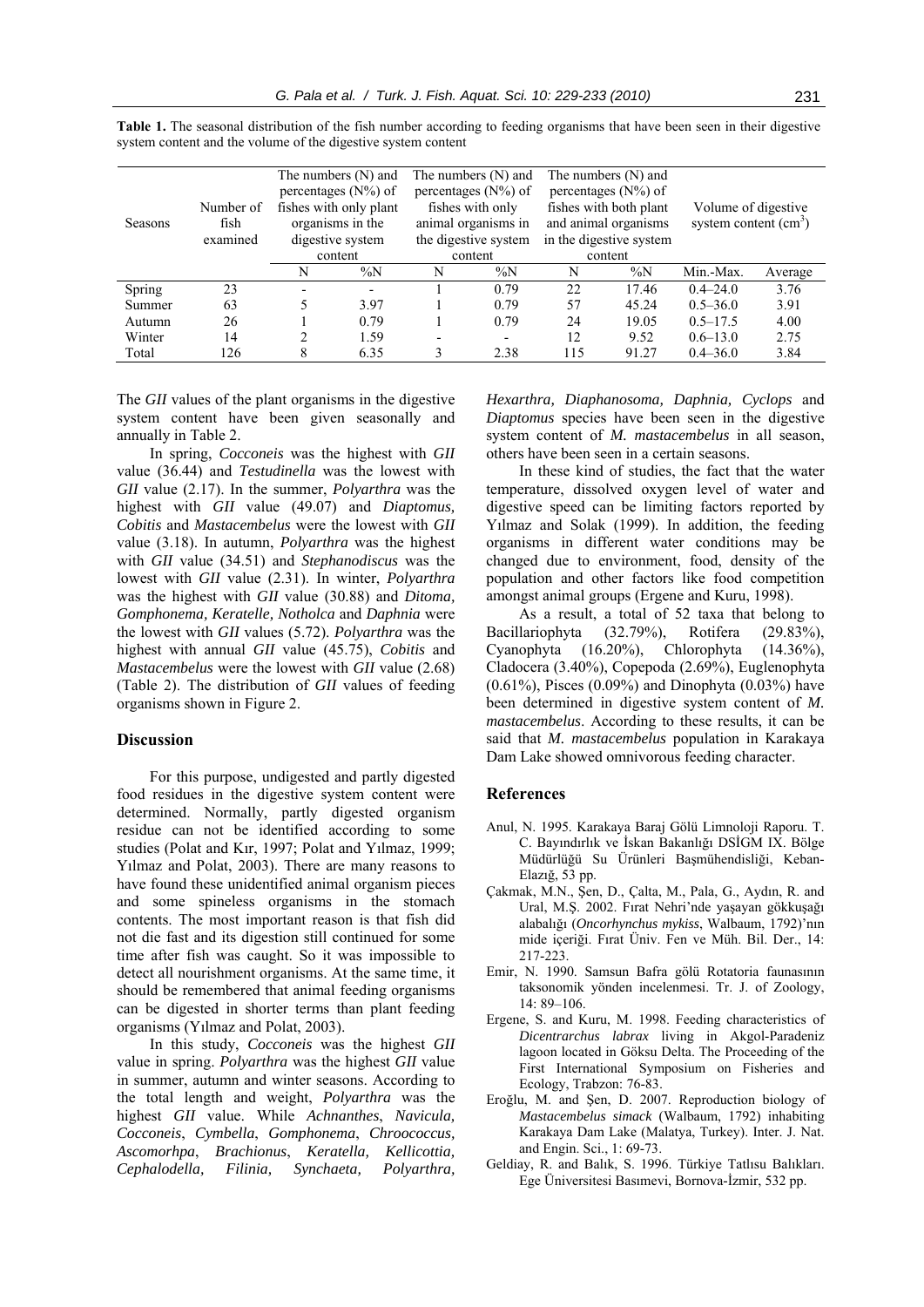**Table 2.** The seasonal and annual *GII* values of feeding organisms in the digestive system content of *M. mastacembelus* inhabiting Karakaya Dam Lake

| Feeding organisms    |                          | Annual                   |                          |                          |       |
|----------------------|--------------------------|--------------------------|--------------------------|--------------------------|-------|
|                      | Spring                   | Seasons<br>Summer        | Autumn                   | Winter                   |       |
| Bacillariophyta      |                          |                          |                          |                          |       |
| Achnanthes           | 12.27                    | 9.79                     | 6.80                     | 5.77                     | 9.91  |
| Amphora              | 4.69                     | 10.07                    |                          | 13.98                    | 8.23  |
| Cyclotellla          | 20.67                    |                          | 18.12                    | 18.18                    | 11.76 |
| Stephanodiscus       | 7.21                     | $\overline{\phantom{a}}$ | 2.31                     |                          | 3.15  |
| Diatoma              |                          | 3.40                     | 6.83                     | 5.72                     | 4.36  |
| Navicula             | 19.84                    | 27.23                    | 20.94                    | 22.32                    | 25.98 |
|                      |                          | 6.88                     | 23.55                    | 18.78                    | 13.38 |
| Fragilaria           | 4.72                     |                          |                          |                          | 14.92 |
| Synedra              |                          | 24.07                    | 6.76                     |                          |       |
| Cocconeis            | 36.44                    | 14.70                    | 20.25                    | 26.60                    | 23.62 |
| Cymbella             | 12.29                    | 22.73                    | 22.74                    | 22.34                    | 21.96 |
| Gomphonema           | 9.74                     | 16.14                    | 9.37                     | 5.72                     | 13.33 |
| Cymatopleura         | 7.32                     |                          |                          | 22.63                    | 5.98  |
| Gyrosigma            | $\overline{\phantom{0}}$ | 3.26                     | $\overline{a}$           |                          | 2.76  |
| Epithemia            |                          | 3.19                     |                          |                          | 2.69  |
| Melosira             |                          | 3.19                     |                          |                          | 2.69  |
| Nitzschia            |                          | 3.33                     |                          |                          | 2.83  |
| Chlorophyta          |                          |                          |                          |                          |       |
| Coelastrum           |                          | 7.70                     | 4.55                     |                          | 6.30  |
| Scenedesmus          | 12.30                    | 19.81                    | 4.58                     |                          | 14.41 |
| Ankistrodesmus       | 7.24                     | 16.20                    | $\overline{\phantom{0}}$ |                          | 11.17 |
| Tetraedron           | 9.77                     | 12.14                    |                          |                          | 8.96  |
| Pediastrum           | $\frac{1}{2}$            | 6.06                     |                          |                          | 4.19  |
| <b>Oocystis</b>      |                          | 5.46                     |                          |                          | 4.50  |
| Cyanophyta           |                          |                          |                          |                          |       |
| Chroococcus          | 5.32                     | 13.00                    | 9.32                     | 14.02                    | 14.47 |
|                      | 7.86                     | 10.18                    | 9.05                     |                          | 9.97  |
| Lyngbya              |                          |                          |                          |                          |       |
| <b>Nostoc</b>        |                          | 7.10                     | 4.69                     |                          | 5.38  |
| <i>Oscillatoria</i>  |                          | 9.92                     |                          |                          | 6.22  |
| Anabaena             |                          | 4.13                     | $\overline{a}$           |                          | 3.18  |
| Dinophyta            |                          |                          |                          |                          |       |
| Ceratium             |                          | 3.19                     |                          |                          | 2.69  |
| Euglenophyta         |                          |                          |                          |                          |       |
| <b>Trachelomonas</b> |                          | 5.34                     | 4.55                     |                          | 4.40  |
| Rotifera             |                          |                          |                          |                          |       |
| Ascomorhpa           | 33.12                    | 25.66                    | 25.32                    | 14.00                    | 27.74 |
| <b>Brachionus</b>    | 14.77                    | 15.59                    | 6.81                     | 22.35                    | 14.87 |
| Keratella            | 12.73                    | 3.19                     | 20.31                    | 5.72                     | 9.41  |
| Kellicottia          | 9.73                     | 13.14                    | 9.04                     | 9.92                     | 11.91 |
| Notholca             | 4.71                     | 5.11                     |                          | 5.72                     | 4.65  |
| Lecane               | ÷,                       | 3.19                     | 4.57                     | $\overline{\phantom{a}}$ | 3.20  |
| Cephalodella         | 9.74                     | 13.85                    | 22.78                    | 9.96                     | 15.37 |
| Filinia              | 12.26                    | 18.67                    | 4.54                     | 14.02                    | 14.62 |
| Synchaeta            | 14.82                    | 12.73                    | 15.71                    | 9.85                     | 13.79 |
| Philodina            | 9.72                     |                          | 11.34                    |                          | 5.59  |
| Colurella            | 4.69                     | 4.13                     | 4.61                     |                          | 4.18  |
| Polyarthra           | 35.48                    | 49.07                    | 34.51                    | 30.88                    | 45.75 |
| Hexarthra            | 9.72                     | 19.83                    | 15.80                    | 14.01                    | 17.28 |
|                      |                          |                          |                          |                          |       |
| Testudinella         | 2.17                     | 5.14                     | 6.78                     |                          | 4.67  |
| Cladocera            |                          |                          |                          |                          |       |
| Diaphanosoma         | 4.69                     | 10.20                    | 6.81                     | 14.07                    | 9.43  |
| Daphnia              | 12.53                    | 13.61                    | 29.32                    | 5.72                     | 16.54 |
| Ceriodaphnia         | 4.69                     |                          | 6.84                     |                          | 3.69  |
| <b>Bosmina</b>       |                          |                          | 6.78                     |                          | 3.16  |
| Copepoda             |                          |                          |                          |                          |       |
| Cyclops              | 22.37                    | 14.67                    | 29.54                    | 14.08                    | 20.03 |
| Diaptomus            | 7.23                     | 3.18                     | 6.90                     | 14.00                    | 6.12  |
| Pisces               |                          |                          |                          |                          |       |
| Cobitis              |                          | 3.18                     |                          |                          | 2.68  |
| Chalcalburnus        | 9.72                     | 4.11                     |                          |                          | 4.55  |
| Mastacembelus        |                          | 3.18                     |                          |                          | 2.68  |